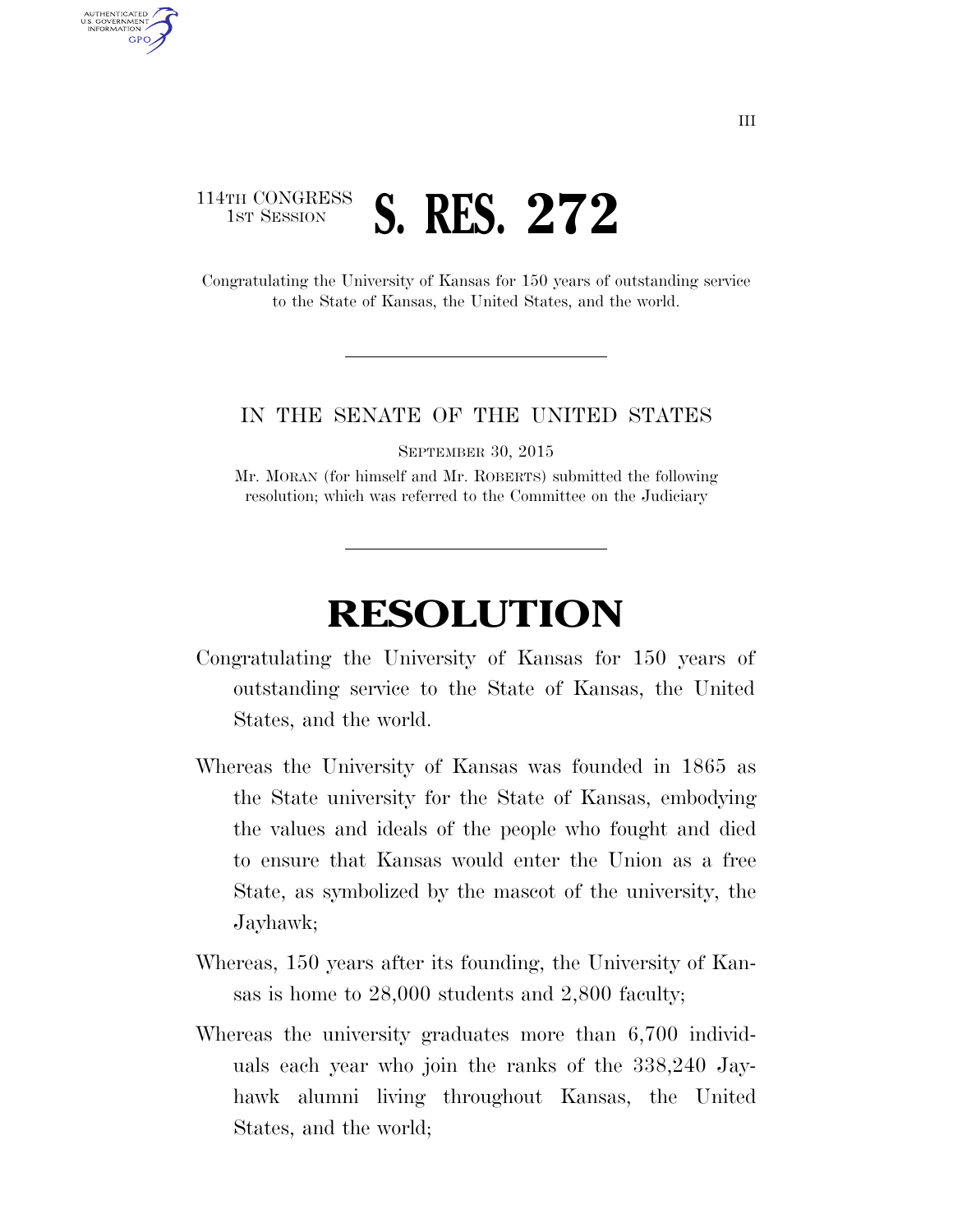- Whereas the University of Kansas has been a member of the prestigious Association of American Universities since 1909;
- Whereas the University of Kansas has been open to all genders and races since its founding;
- Whereas the first valedictorian of the university was Flora Richardson in 1873;
- Whereas the University of Kansas has 13 schools, offers more than 600 degree programs, and has students come from all 50 States and 105 countries to study at the university;
- Whereas the University of Kansas recognizes that the understanding of world cultures is essential for the progress of the United States;
- Whereas the university offers more than 40 separate language courses;
- Whereas continuing education programs at the University of Kansas include fire and law enforcement training centers that annually train over 5,000 public safety officers across Kansas;
- Whereas basketball was first played at the University of Kansas in 1898, coached by James Naismith, the inventor of the game, and the university has one of the most successful programs in the country, winning 5 national championships and more than 2,150 games;
- Whereas Allen Fieldhouse has hosted the University of Kansas basketball games since 1955 and the building remains one of the most historically significant and prestigious buildings in college athletics;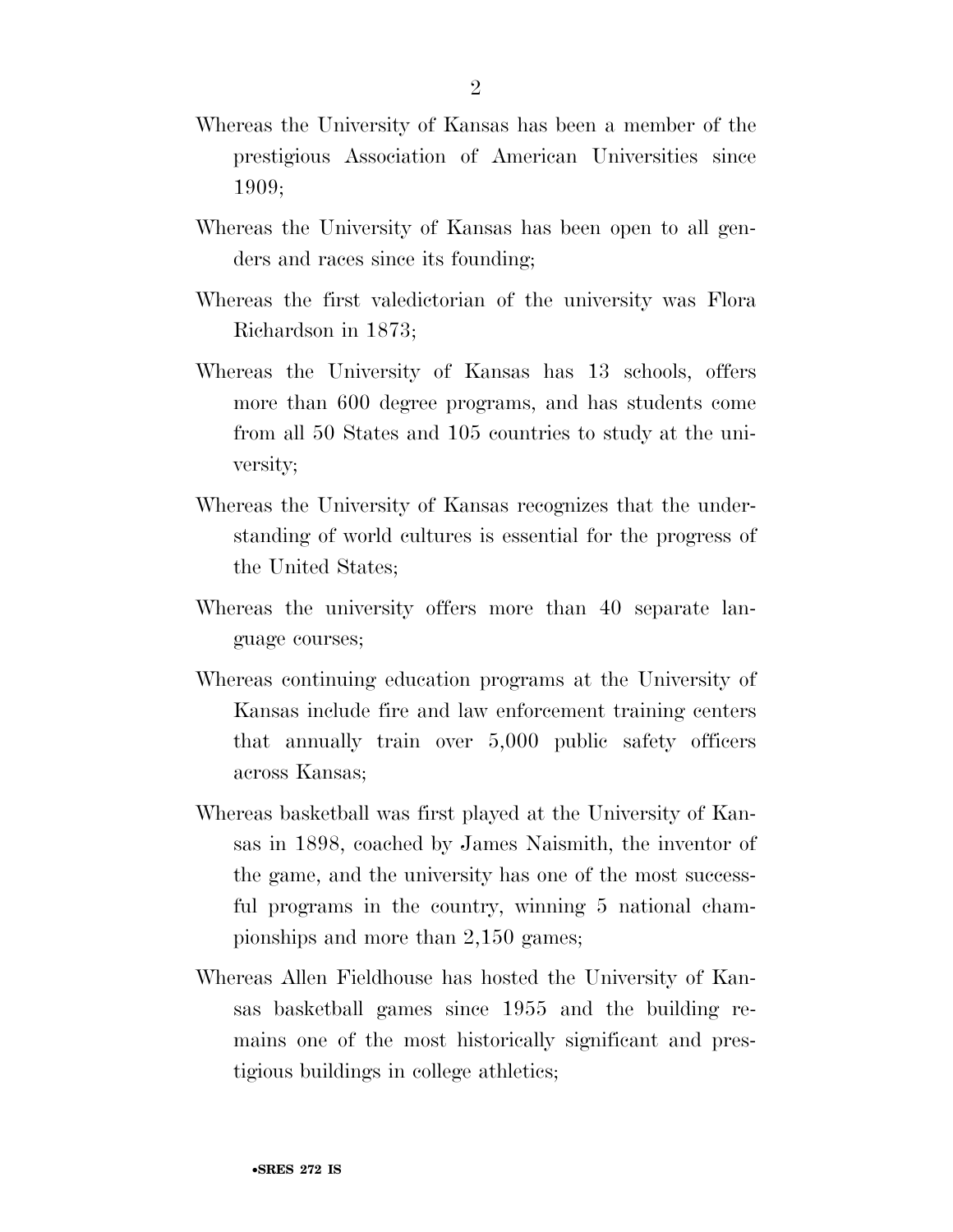- Whereas President Theodore Roosevelt pronounced the chant of the university, Rock Chalk Jayhawk, the ''greatest college cheer ever devised'';
- Whereas the University of Kansas has a long history of working with the United States Armed Forces, is one of only 53 schools to host all 3 Reserve Officers' Training Corps programs, and works with the United States Army Command and General Staff College at Fort Leavenworth to produce military and civilian faculty with the advanced degrees necessary to teach at the highest level;
- Whereas, in 1917, the first United States officer killed in World War I combat was a University of Kansas Medical Center student;
- Whereas research at the University of Kansas provides numerous economic and societal contributions;
- Whereas helium was first isolated in Bailey Hall, located on the main campus of the University of Kansas, and the first time-release capsule was developed by a university professor;
- Whereas the Spencer Museum of Art houses an internationally known and diverse collection with approximately 38,000 artworks and artifacts in all media;
- Whereas the Kenneth Spencer Research Library is home to some of the rarest and most precious volumes and materials in the world, including cuneiform tablets written 4 millennia ago;
- Whereas astronauts, artists, authors, business leaders, Pulitzer Prize winners, a Nobel laureate, and Governors and Senators have launched careers at the University of Kansas, including former Senate Majority Leader Bob Dole; and